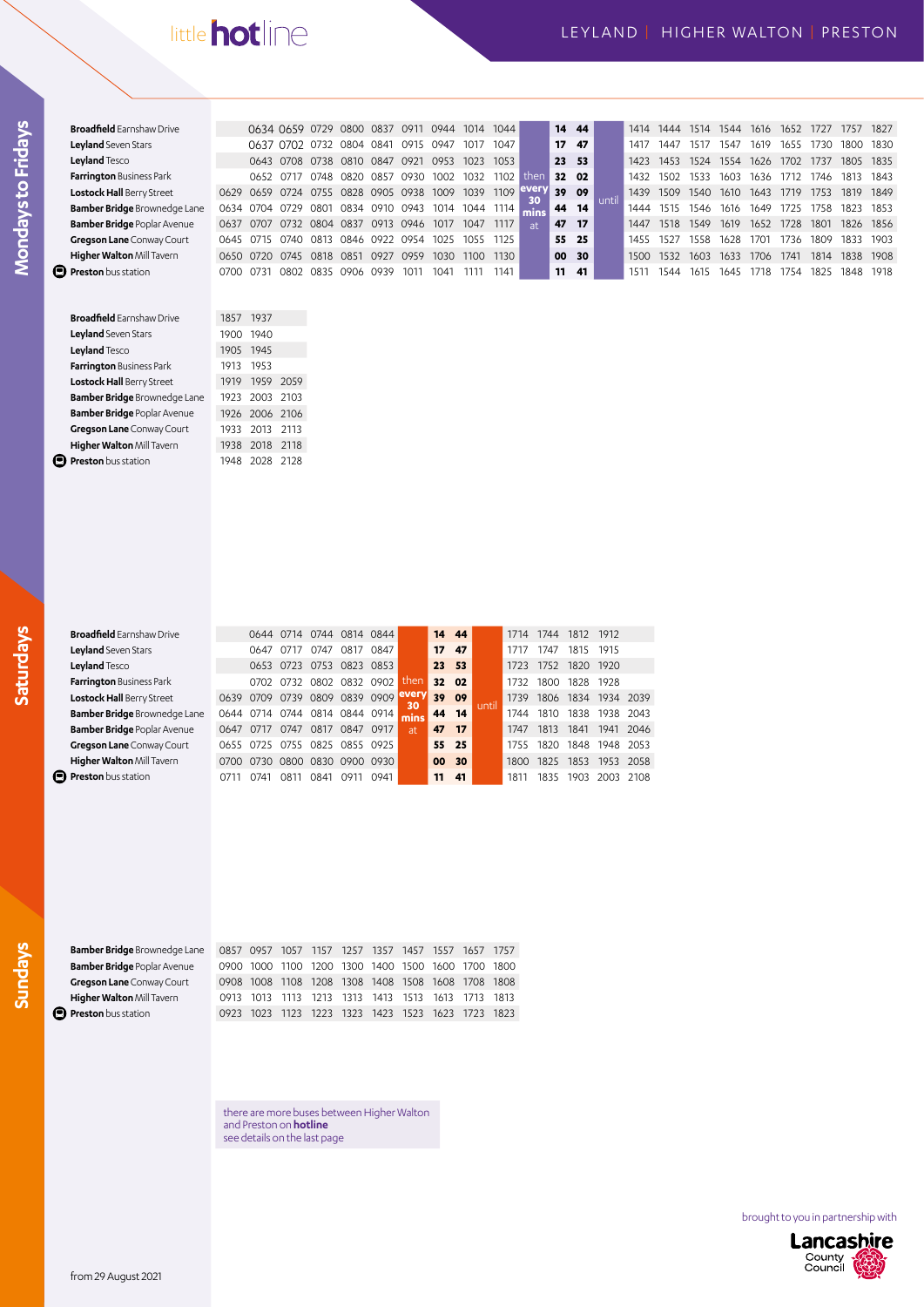# little **hot** line

| Preston bus station stand 39        | 0610 | 0638 0705 0740                |             |       | 0810 | 0850 | 0920 | 0950  |            |                 | 20 50         |       | 1520. | 1555 | 1630  | 1700 | 1730 | 1805. | 1840 |           | 1930 2030 |
|-------------------------------------|------|-------------------------------|-------------|-------|------|------|------|-------|------------|-----------------|---------------|-------|-------|------|-------|------|------|-------|------|-----------|-----------|
| Higher Walton Little Oaks           | 0618 | 0648                          | 0715        | 0750  | 0821 | 0900 | 0930 | 1000  |            |                 | 30 00         |       | 1532  | 1608 | 1643  |      | 1743 | 1815  | 1848 | 1938      | 2038      |
| Gregson Lane Conway Court           | 0623 | <b>0653</b>                   | <u>ດ721</u> | 0756  | 0827 | 0906 | 0936 | 1006  |            |                 | 36 06         |       | 1538  | 1614 | 1649  | 1719 | 1749 | 1821  | 1853 | 1943      | 2043      |
| <b>Bamber Bridge Poplar Avenue</b>  | 0631 | O701                          | 0729        | 0805  | 0836 | 0914 | 0944 | 1014  | then       |                 | 44 14         |       | 1546  | 1622 | 1657  | 1727 | 1757 | 1829  | 190° | 1951      | -2051     |
| <b>Bamber Bridge Brownedge Lane</b> |      | 0633 0703 0732 0808 0840 0917 |             |       |      |      | 0947 | 1017  | ever<br>30 | 47              | 17            | until | 1549  | 1625 | 1700  | 1730 | 1800 | 1832  | 1903 | 1953      | 2053      |
| Lostock Hall Berry Street           | 0639 |                               | 0709 0738   | 0815  | 0847 | 0923 | 0953 | 1023  | mins       |                 | 53 23         |       | 1555  | 1631 | 1706  | 1736 | 1806 | 1838  | 1908 | 1958      | 2058      |
| <b>Farrington Business Park</b>     |      | 0646 0716 0745                |             | 0822  | 0854 | 0930 | 1000 | 1030. | at         | 00              | 30            |       | 1602  | 1638 | 1713  | 1743 | 1813 | 1845  |      | 1915 2005 |           |
| Leyland Tesco                       | 0656 | 0726                          | 0757        | 0834  | 0907 | 0941 | 101  | 1041  |            |                 | $11 \quad 41$ |       | 1613  | 1649 | 1724  | 1754 | 1824 | 1854  |      | 1924 2014 |           |
| <b>Broadfield</b> Earnshaw Drive    |      | 0659 0729                     | 0800        | 0837  | 091  | 0944 | 1014 | 1044  |            |                 | 14 44         |       | 1616  | 1652 | 1727  | 1757 | 1827 | 1857  |      | 1937 2017 |           |
| Leyland Seven Stars                 | O7O2 | 0732                          | 0804        | _0841 | 0915 | 0947 | 1011 | 1047  |            | 17 <sup>7</sup> | -47           |       | 1619  | 1655 | 1730. | 1800 | 1830 | 1900  | 1940 | - 2020    |           |

**Mondays to Fridays**

Mondays to Fridays

#### **Preston** bus station stand 39 **Higher Walton** Little Oaks **Gregson Lane** Conway Court **Bamber Bridge** Poplar Avenue **Bamber Bridge** Brownedge L **Lostock Hall** Berry Street **Farrington Business Park Leyland** Tesco **Broadfield** Earnshaw Drive **Leyland** Seven Stars

|      |                | 0650 0720 0750      |                          | 20 50   |        |      |                     |  | 1720 1750 1825 1910 2010 2115 |  |
|------|----------------|---------------------|--------------------------|---------|--------|------|---------------------|--|-------------------------------|--|
|      |                | 0700 0730 0800      |                          | 30 00   |        |      |                     |  | 1730 1800 1833 1918 2018 2123 |  |
|      |                | 0706 0736 0806      |                          | 36 06   |        |      |                     |  | 1736 1806 1838 1923 2023 2128 |  |
| le.  |                | 0714 0744 0814 then |                          | 44 14   |        |      |                     |  | 1744 1814 1846 1931 2031 2136 |  |
| Lane | 0717 0747 0817 |                     | levery                   | 47 17   |        | 1747 |                     |  | 1817 1848 1933 2033 2138      |  |
|      |                | 0723 0753 0823      | $\frac{30}{\text{mins}}$ | 53 23   | ıuntil |      |                     |  | 1753 1823 1853 1938 2038 2143 |  |
|      |                | 0730 0800 0830      | at.                      | 00 30   |        |      | 1800 1830 1900 1945 |  |                               |  |
|      |                | 0741 0811 0841      |                          | $11$ 41 |        |      | 1809 1839 1909 1954 |  |                               |  |
|      |                | 0744 0814 0844      |                          | 14 44   |        |      | 1812 1842 1912 1957 |  |                               |  |
|      |                | 0747 0817 0847      |                          | 17, 47  |        |      | 1815 1845 1915 2000 |  |                               |  |

# **Sundays**  $\bullet$

| <b>Preston</b> bus station stand 39 |  |  | 0930 1030 1130 1230 1330 1430 1530 1630 1730 1830 |  |  |
|-------------------------------------|--|--|---------------------------------------------------|--|--|
| Higher Walton Little Oaks           |  |  | 0938 1038 1138 1238 1338 1438 1538 1638 1738 1838 |  |  |
| Gregson Lane Conway Court           |  |  | 0944 1044 1144 1244 1344 1444 1544 1644 1744 1844 |  |  |
| <b>Bamber Bridge Poplar Avenue</b>  |  |  | 0952 1052 1152 1252 1352 1452 1552 1652 1752 1852 |  |  |
| <b>Bamber Bridge</b> Brownedge Lane |  |  | 0955 1055 1155 1255 1355 1455 1555 1655 1755 1855 |  |  |

there are more buses between Preston and Higher Walton on **hotline** see details on the last page

brought to you in partnership with